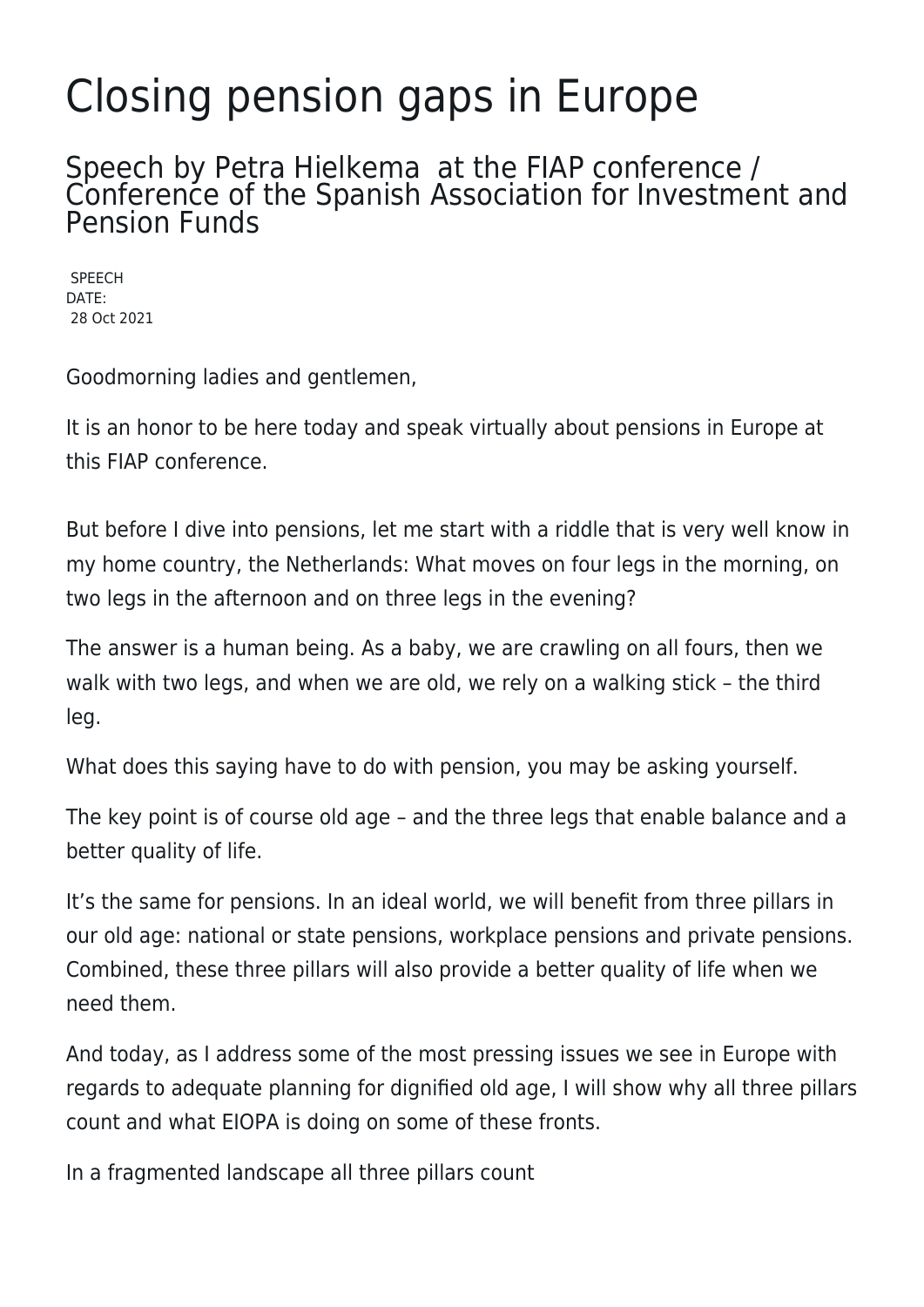First, let me mention that the pensions landscape in Europe is diverse. We have different frameworks in place – we see different models, levels of participation, and also different types of contribution. Still, some things are the same. We all see pensions as an important part of financial stability and consumer trust. We all know the three pillar structure, even though the use of all three pillars differs per country. And we all unfortunately need to deal with the low yield environment. As such we see across the board discussions about sustainability of penisons as well as a move from defined benefit – or DB – to defined contribution – or DC.

When it comes to sharing a European perspective on risks and ways to mitigate these, sharing data, identifying good practices as well as concerns, EIOPA's has an important role. And I will mention some examples.

First of all, EIOPA has good data at hand and can therefore share relevant information with Member States.

This year, at the request of the European Commission, EIOPA has been working on advice on the development of pensions dashboards to support the EU and Member States in monitoring the adequacy and sustainability of pension systems.

Our advice will include the recommendation for an online tool that provides a comparable, transparent and up-to-date view of national pension systems including all three pillars to the extent possible. We will also include recommendations on how to source the necessary data, making the dashboard a valuable tool to help governments and policy makers make informed decisions.

Let me mention another project that we are working on. It's important not only for policymakers have access to good information on pensions in Europe, people should also know more about how their pension savings are doing.

So also this year EIOPA has been working on advice regarding the development of a national pension tracking tool. Building on the experience gained through existing national tracking systems, and especially the expertise of a group from industry with experience in this field, our advice will provide recommendations for a tracking system that provides consumers with an overview of future retirement income, based on entitlements from all the pension schemes that they are participating in, all three pillars.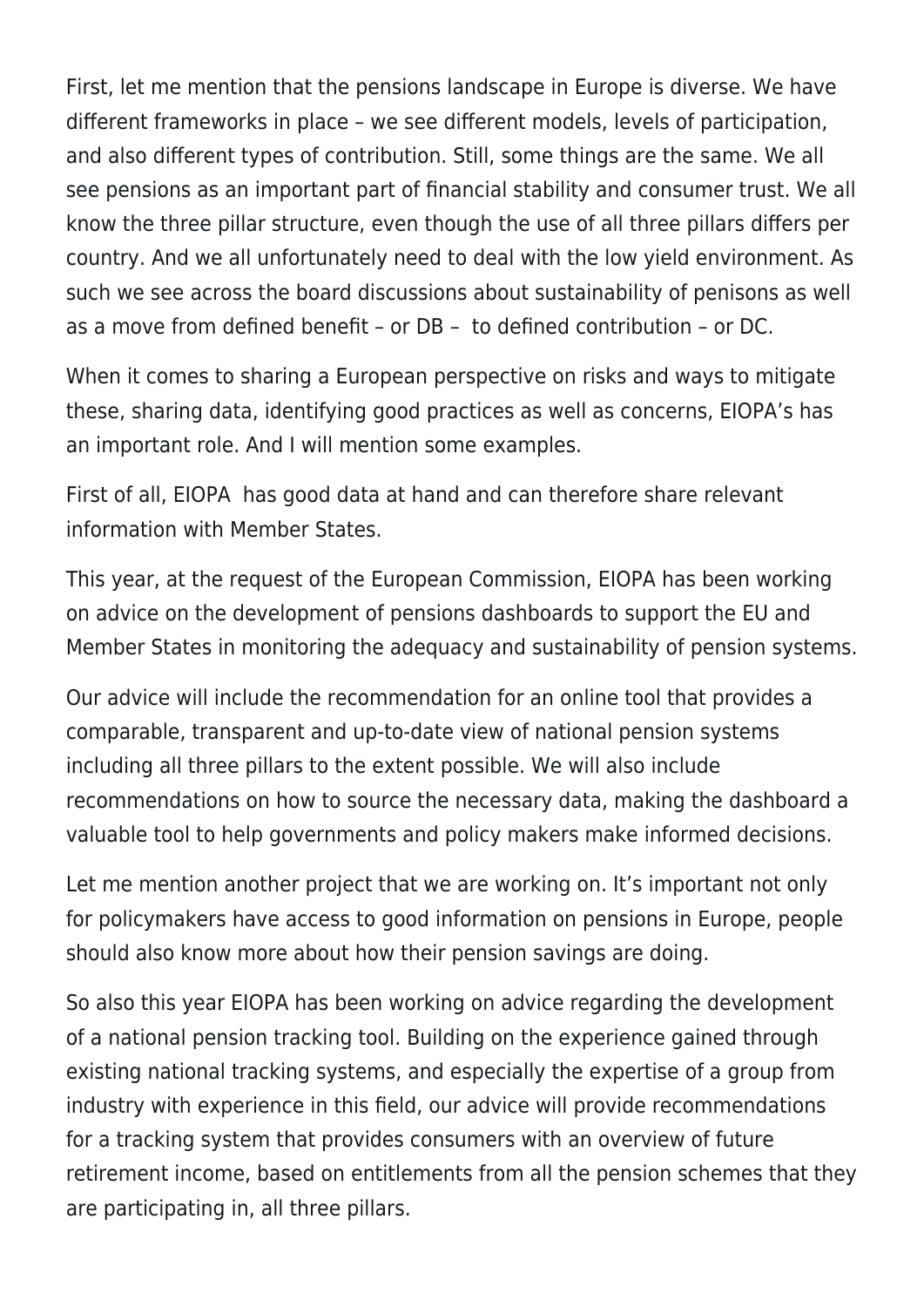By providing support to develop dashboards and tracking systems, EIOPA can help raise awareness at an individual level.

This is necessary as many people don't start thinking about their retirement income until they are getting close to retirement and for many people this is too late. The reality of today is that 1 in 5 Europeans are not saving enough for their retirement and within that group women are historically more disadvantaged then men. These are serious considerations for a continent with an ageing population and it requires an informed and serious discussion on the sustainability of pensions, in all three pillar.

The second pillar: Conduct supervison in a minimum harmonized environment

Now let me turn to the second pillar, as this is where EIOPA's role in the world of pensions starts. From a regulatory point of view, at the European level we have legislation that takes a minimum harmonisation approach, IORP II. It is very positive, especially in the present COVID times, that stronger governance and risk management requirements were introduced with this revised Directive. And, given the diversity of pension systems across Europe, it is also positive that the minimum harmonisation allows Member States to supplement the regulation with additional prudential rules as needed.

In terms of supervision, one way for EIOPA to add value when it comes to mitigating risks and maintaining the sustainability of pension funds, is the fact that we are in the position to see different approaches and supervisory practices and share them. Through opinions – discussed and agreed by national supervisors – we state our expectations towards the supervisory community. Earlier this month we published two such opinions.

Our Opinion on the supervision of risk assessment by IORPs providing DC schemes seeks to ensure that risks borne by the DC IORPs are appropriately monitored, quantified and managed.

Our other Opinion is on the supervisory reporting of costs and charges of IORPs.

Cost efficiency, especially in times of low yield is important for costs and charges can have a substantial cumulative impact: a 1% increase in costs can have a 20%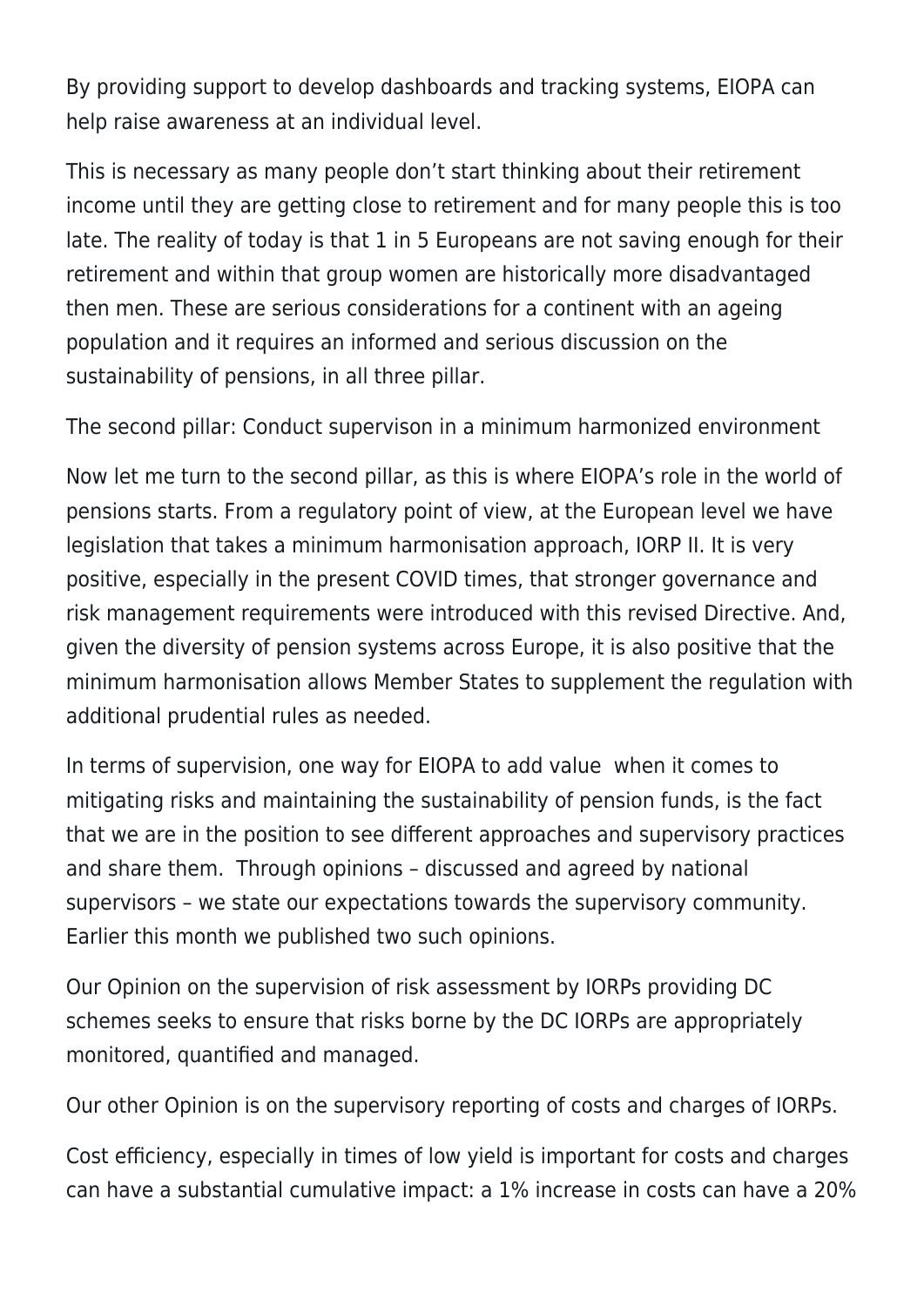impact on the amount of pension received. To address this, the Opinion sets out expectations on the supervisory reporting of costs and charges of IORPs.

EIOPA can and will also look carefully at the impact of the implementation of the IORP II Directive on cross-border activity. We expect to receive a call for the advice on the review of the IORP II Directive early next year and this will be part of that work as well as the role of sustainable finance in pensions and pension solvency.

The third pillar: Offering products with value for money

Now let's go back to the riddle I started with and the fact that in old age stability comes from three legs, or in pension terminology, from three pillars. First of all, we must do more to encourage people to take interest in their retirement saving from as early as possible. To do this, we need engaging information that is simple to follow. We are making progress: with annual pension benefit statements and key information documents – we are trying to create information that appeals and will prompt people to make decisions and take action.

It is also important that when people want to act, there are simple pension products in place also for the ones that can or do not benefit from workplace pensions and we must ensure that these products offer the right value for money.

The Pan-European Personal Pension product, the PEPP,should be one such products: it is simple, transparent, portable and digital. It could be a gamechanger for people who do not fit the traditional workplace pension mould. As the first PEPPs enter the market next year, we need to learn from that experience, as most likely more of these types of products will be needed.

## Global risks on pensions

Before I finish, I would like to address two global risks that will have an impact on all three pillars, on the financial industry, in fact on the entire society: climate change and cyber risk.

Let me start with cyber. In the area of cyber and operational risks, National Compentent Authorities should increasingly pay attention to pension funds'